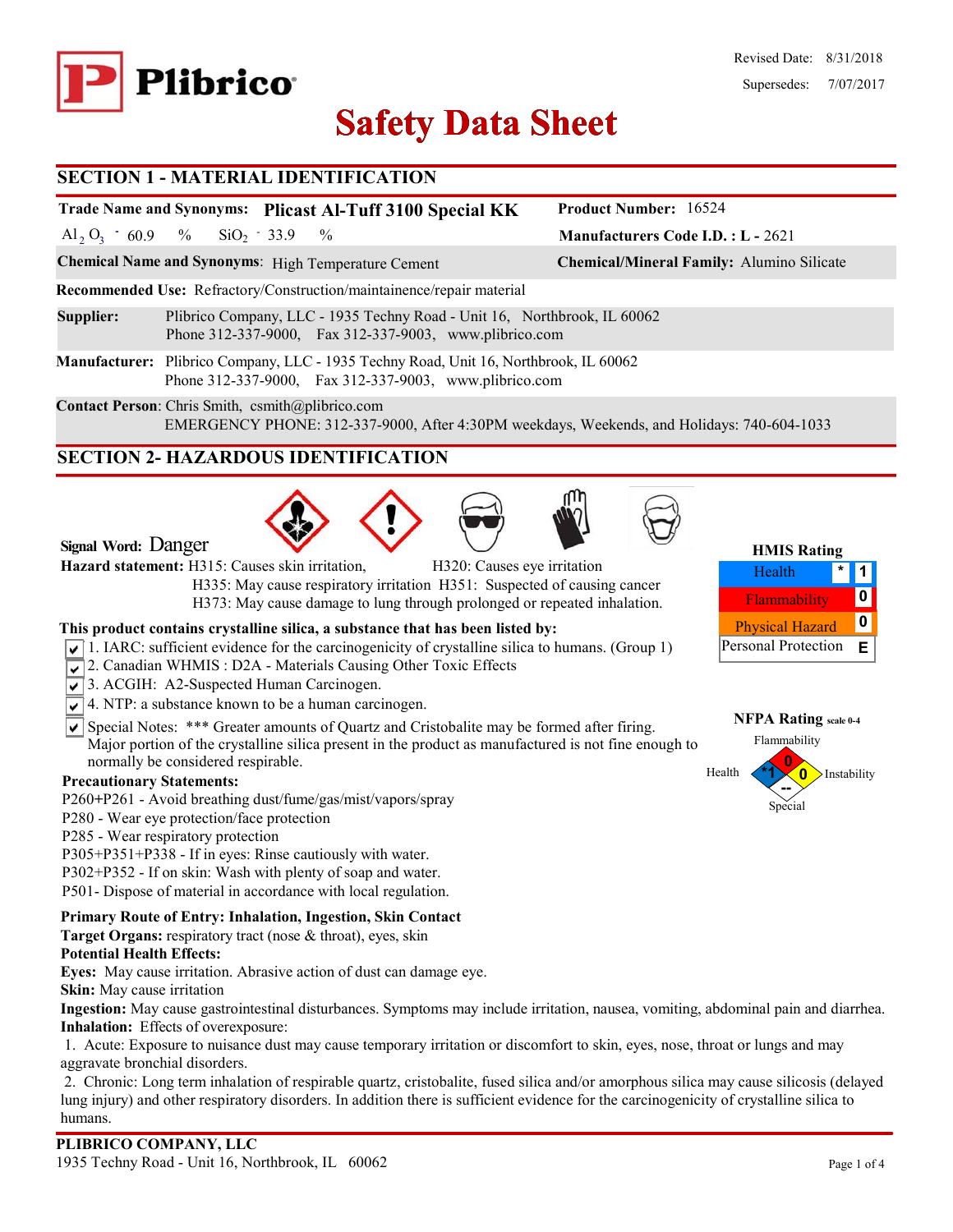**SECTION 3- HAZARDOUS INGREDIENTS** Trade Name and Synonyms: **Plicast Al-Tuff 3100 Special KK** Revised Date: 8/31/2018 Page 2 of 4

Ingredients (checked)  $C.A.S. No.$  Weight %  $TLV ACGIH$   $mg/m<sup>3</sup>$ Weight % TLV ACGIH OSHA PEL<br>mg/m<sup>3</sup> mg/m<sup>3</sup> EINECS Fused Silica\*\*\*  $60676-86-0$   $0.025$   $(resp.$  dust)  $80$  mg/m<sup>3</sup>/%SiO 2  $262-373-8$ Zirconium Silicate\*\*\* 14940-68-2 10 15(total), 5(resp.) 239-019-6 Aluminum Phosphate  $13530-50-2$  -  $2 \text{ mg/m}^3 \text{TWA}\text{(as Al)}$   $2 \text{ mg/m}^3 \text{TWA}\text{(as Al)}$   $236-875-2$ X Alumina 1344-28-1 6 - 16 1(resp.dust) 15(total), 5(resp.) 215-691-6  $\overline{X}$  Aluminosilicate(Mullite) 1302-93-8 62. - 72. 2(resp.dust) 15(total), 5(resp.) 215-113-2  $\overline{X}$  Aluminosilicate(Kyanite) 1302-76-7 2.7 - 12. 2(resp.dust) 15(total), 5(resp.) 215-106-4 Bauxite 1318-16-7 - 10 15(total), 5(resp.) -------Silicon Carbide 409-21-2 - 10 15(total), 5(resp.) 206-991-8 Pyrophyllite 12269-78-2 - 10 15(total), 5(resp.) -------14808-60-7 0.61 0.025(resp.dust) 0.05 mg/m<sup>3</sup>TWA 238-878-4  $\overline{X}$  Cristobalite\*\*\* 14464-46-1 0.18 0.025(resp.dust) 0.05 mg/m <sup>3</sup>TWA 238-455-4  $\overline{X}$  Amorphous Silica\*\*\* 69012-64-2 6.3 0.025(resp.dust) 15(total), 5(resp.) 273-761-1  $\overline{X}$  Quartz\*\*\*

| Pyrophyllite             | 12269-78-2       |                              | 10                        | $15(total)$ , $5(resp.)$  |           |
|--------------------------|------------------|------------------------------|---------------------------|---------------------------|-----------|
| Spinel                   | 1302-67-6        |                              | 10                        | $15$ (total), $5$ (resp.) | 215-105-9 |
| Andalusite               | 12183-80-1       |                              | 10                        | $15$ (total), $5$ (resp.) | 235-352-6 |
| Zirconiumdioxide         | 1314-23-4        |                              | 10                        | $15$ (total), $5$ (resp.) | 215-227-2 |
| Calcium Aluminate Cement | 65997-16-2       | 0.3<br>10.<br>$\blacksquare$ | 10                        | $15$ (total), $5$ (resp.) | 266-045-5 |
| Calcium Silicate Cement  | 65997-15-1       |                              | 10                        | $15$ (total), $5$ (resp.) | 266-043-4 |
| Clay                     | 1332-58-7        |                              | $2$ (resp.dust)           | $15$ (total), $5$ (resp.) | 265-064-6 |
| Aluminum Sulfate         | $10043 - 01 - 3$ |                              | $2$ (resp.dust)           | $15$ (total), $5$ (resp.) | 233-135-0 |
| Barium Sulfate           | 772-74-37        |                              | 10                        | 10(total), 5(resp.)       | 231-784-4 |
| Bentonite                | 1302-78-9        |                              | 10                        | $15$ (total), $5$ (resp.) | 215-108-5 |
| Perlite                  | 93763-70-3       |                              | 10                        | $15$ (total), $5$ (resp.) | 310-127-6 |
| Sodium Silicate          | 1344-09-8        |                              | 10                        | $15$ (total), $5$ (resp.) | 215-687-4 |
| Titanium Oxide           | 13463-67-7       | 1.4                          | 10                        | $15$ (total), $5$ (resp.) | 215-280-1 |
| Calcium Fluoride         | 7789-75-5        | $1 - 5$                      | $2.5$ as F                | $2.5$ as F                | 232-188-7 |
| $\sqrt{}$ Organic Fiber  | $9003 - 07 - 0$  | $0.05 - 0.5$                 | $10$ (total), $3$ (resp.) | $15$ (total), $5$ (resp.) |           |
| Sodium Hydroxide         | 1310-73-2        | $\leq 1$                     | 2 (Ceiling)               | 2 TWA                     | 215-185-5 |
| polyphosphoric acids,    | 68915-31-1       | $\leq 5$                     | $3$ (resp. dust)          | $15$ (total), $5$ (resp.) | 272-808-3 |
| sodium salts             |                  |                              |                           |                           |           |

#### **SECTION 4- FIRST AID MEASURES**

Eyes: Immediately flush eyes with plenty of water and get medical attention.

Skin: Wash with soap and water. Get medical attention if irritation develops or persists.

Ingestion: If swallowed, seek medical attention.

Inhalation: Remove to fresh air. If not breathing, give artificial respiration. Get immediate attention.

If symptoms persist, seek medical attention.

#### **SECTION 5- FIRE FIGHTING MEASURES**

**Unusual Fire and Explosive Hazards:** The product will not burn. Improper mixing and bake-out of materials may result in steam spalling during initial heating. Refer to mixing instructions and bake-out schedules for proper procedures.

**Fire Fighting Equipment:** Fire fighters should wear full protective gear and self-contained breathing apparatus-SCBA.

### **SECTION 6- ACCIDENTAL RELEASE MEASURES**

**Steps to be taken in case material is released or spilled:** Wear protective clothing as described in Section 8 of this sheet. Use routine housekeeping procedures, avoid dusting, collect material in closed containers or bags.

**Waste Disposal Method:** According to the EPA (40CFR 261.3) wastes are not hazardous wastes. Wastes may be disposed of in a landfill, however, in accordance with federal, state, and local regulations.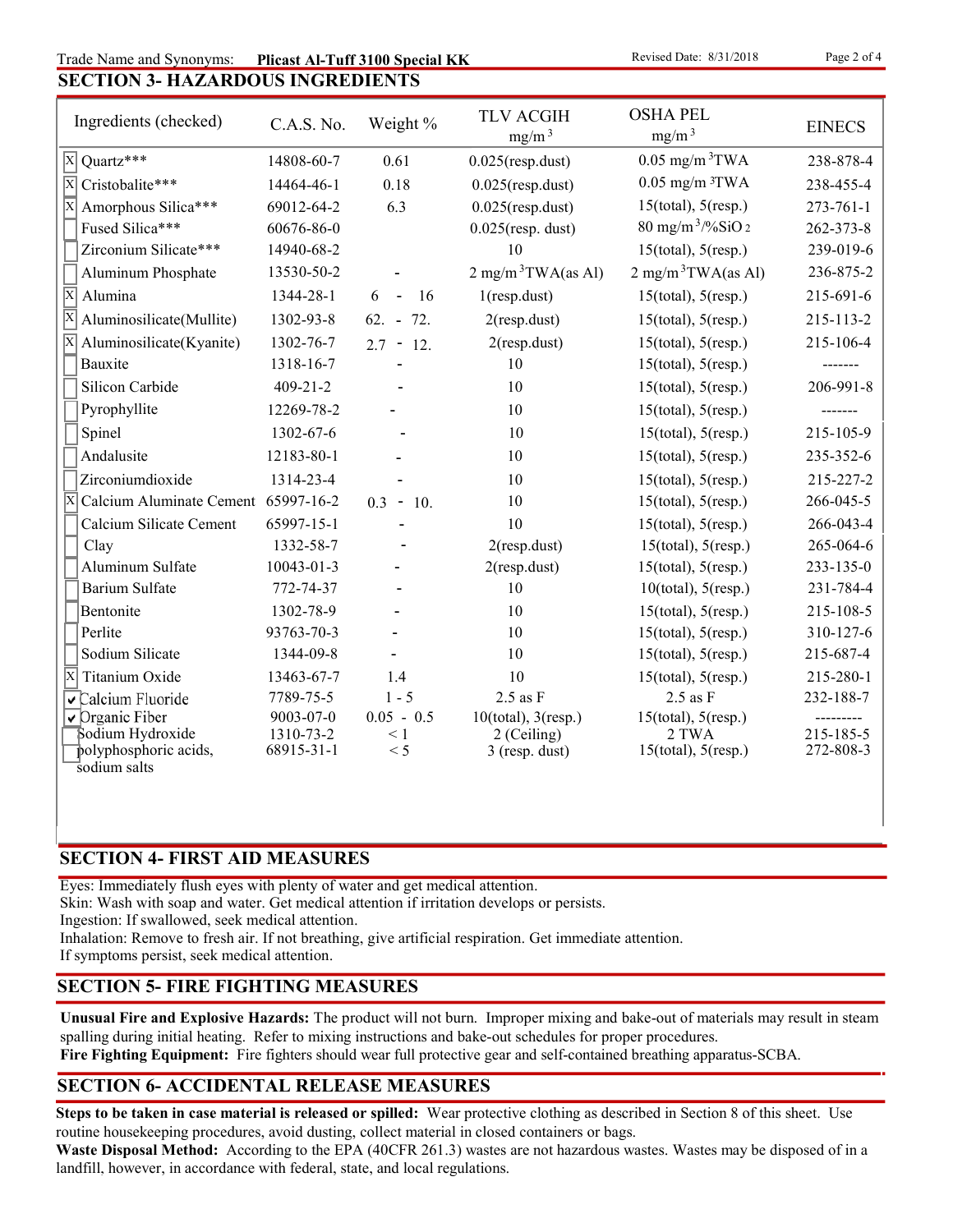#### **SECTION 7 - HANDLING AND STORAGE**

To ensure product quality, store material in a dry place. Minimize dust generation and avoid inhalation and contact with refractory dusts during processing, installation, maintenance and tear-out. After handling of refractory dusts from processing, installation, maintenance or tear-out, wash exposed skin areas thoroughly. Wash clothing contaminated with dusts.

#### **SECTION 8 - EXPOSURE CONTROL/PERSONAL PROTECTION**

Ventilation: Local and Mechanical: follow OSHA STD 29 CFR 1910.94.

Respiratory Protection: Good ventilation should be provided if dust is created when working with materials. Used material, which is being removed, should be dampend to reduce dust. In addition, when dust is present, workers should employ repirator protection. Recommended: NIOSH approved respirator for dusts and mists, including silica, in compliance with OSHA STD 29.CFR1910.134.

Protection Gloves: Protective gloves recommended.

Eye Protection: Safety glasses/goggles.

Other Protective Equipment: As required to meet applicable OSHA standards. Note: See Section 3 for occupational exposure limit values.

#### **SECTION 9- PHYSICAL AND CHEMICAL PROPERTIES**

Appearance, Color & Odour: Granular aggregate & fine solid mix, brown or grey in color, earthly smell

Solubility in Water: Negligible

pH: Alkaline Vapor Pressure: Not applicable Alkaline

Boiling Point (o ): N/A

Melting Point (o ): 3100F / 1704C

2.9 Specific Gravity:

#### **SECTION 10- STABILITY AND REACTIVITY DATA**

∣V∣

Stability: Stable Hazardous Polymerization: May not occur Incompatibility: Materials to avoid: N/A

% Volatile by Weight: Not applicable

Vapor Density: Not applicable

Evaporation Rate: Not applicable

Hazardous Decomposition: N/A

## **SECTION 11 - TOXICOLOGICAL INFORMATION**

Effects of overexposure:

- 1. Acute: Exposure to nuisance dust may cause temporary irritation or discomfort to skin, eyes, nose, throat ∣V∣ or lungs and may aggravate bronchial disorders.
	- 2. Chronic: Long term inhalation of respirable quartz, cristobalite, fused silica and/or amorphous silica may cause silicosis (delayed lung injury) and other respiratory disorders.
- $\vert\mathbf{v}\vert$ 3. Prolonged contact with skin may cause irritation.

For crystalline silica (quartz /cristobalite):

CARCINOGENICITY: Product contains crystalline silica which may cause delayed respiratory disease (silicosis) if inhaled over a prolonged period of time. IARC concludes that "there is a sufficient evidence for the carcinogenicity of crystalline silica to humans." (Group 1).

For aluminum silicate: Aluminum silicate minerals have been found to cause lung fibrosis in the absence of crystalline silica.

# **SECTION 12 - ECOLOGICAL INFORMATION**

No ecological concerns have been identified.

Not applicable for as-manufactured refractory product. Dusts of as-manufactured refractory product have a low order of aquatic toxicity (rating TLm96: over 1000 ppm), are insoluble, and are not very mobile. Based upon this information, it is not believed to be a significant threat to the environment if accidentally released on land or into water. However, dusts generated during maintenance and tear-out operations may be contaminated with other hazardous substances (e.g. metal). Evaluation of dusts from specific processes should be performed by a qualified environmental professional to determine if an environmental threat exists in the case

### **SECTION 13 - DISPOSAL CONSIDERATIONS**

Waste Disposal Method: According to the EPA (40CFR261.3) wastes are not hazardous wastes. Wastes may be disposed of in a landfill, however, in accordance with federal, state, and local regulations. However, dusts generated during maintenance and tear-out operations may be contaminated with other hazardous substances (e.g. metals). Therefore, appropriate waste analysis may be necessary to determine proper disposal. Waste characterization and disposal/treatment methods should be determined by a qualified environmental professional in accordance with applicable federal, state and local regulations.